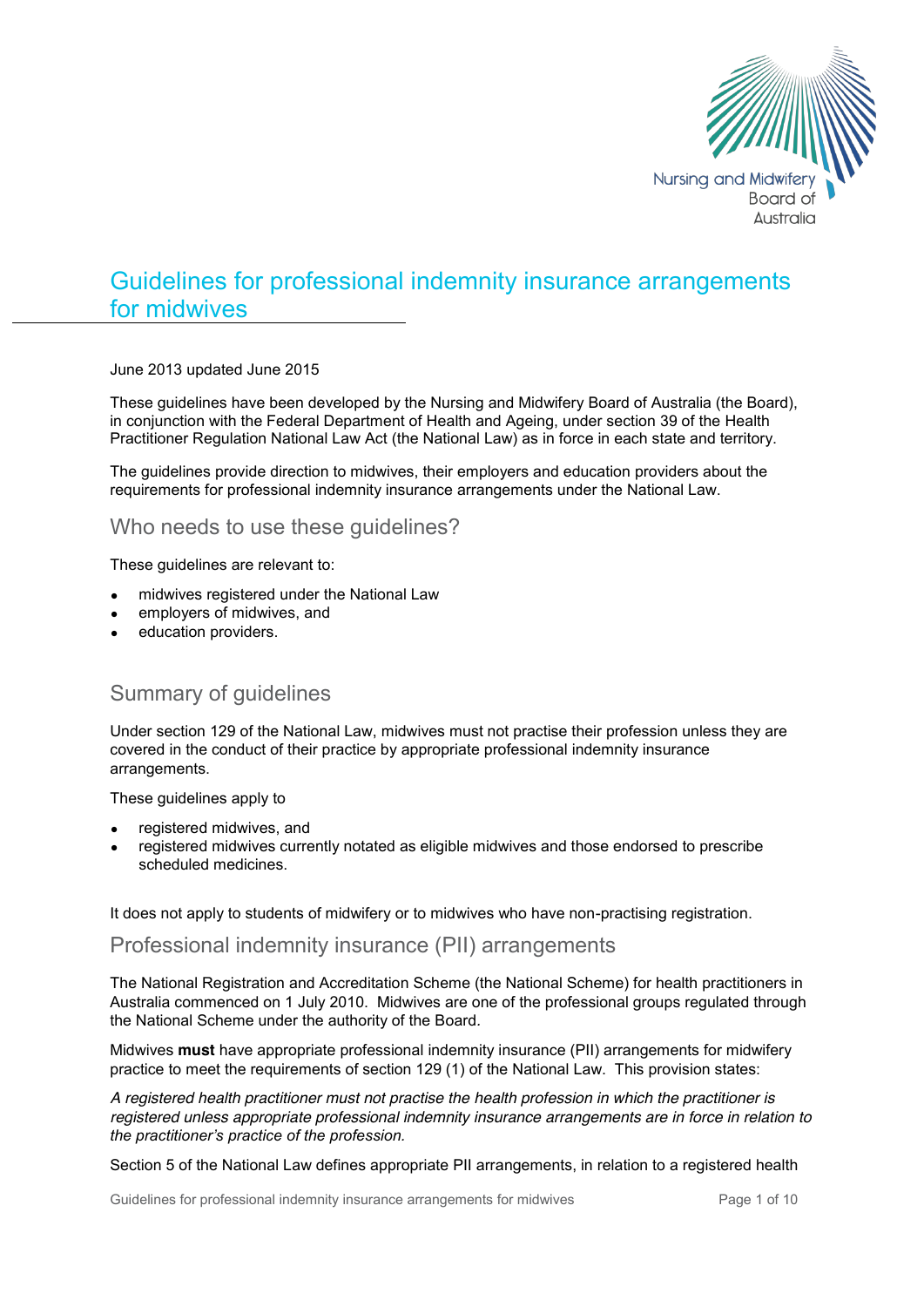#### practitioner as:

*... professional indemnity insurance arrangements that comply with an approved registration standard for the health profession in which the practitioner is registered.*

The Board has developed a number of registration standards under section 38 of the National Law, including the registration standard on professional indemnity insurance arrangements for nursing and midwifery which details the requirements relating to PII arrangements. This registration standard applies to all nurses and midwives registered by the Board in Australia. However, there are a number of considerations in relation to PII that are particular to the practice of midwifery. These guidelines outline these considerations in more detail.

*Figure 1 (overleaf): PII requirements for midwives* summarises the requirements for registered midwives who provide midwifery services for women and their infants in Australia. These requirements will be discussed in detail in these guidelines.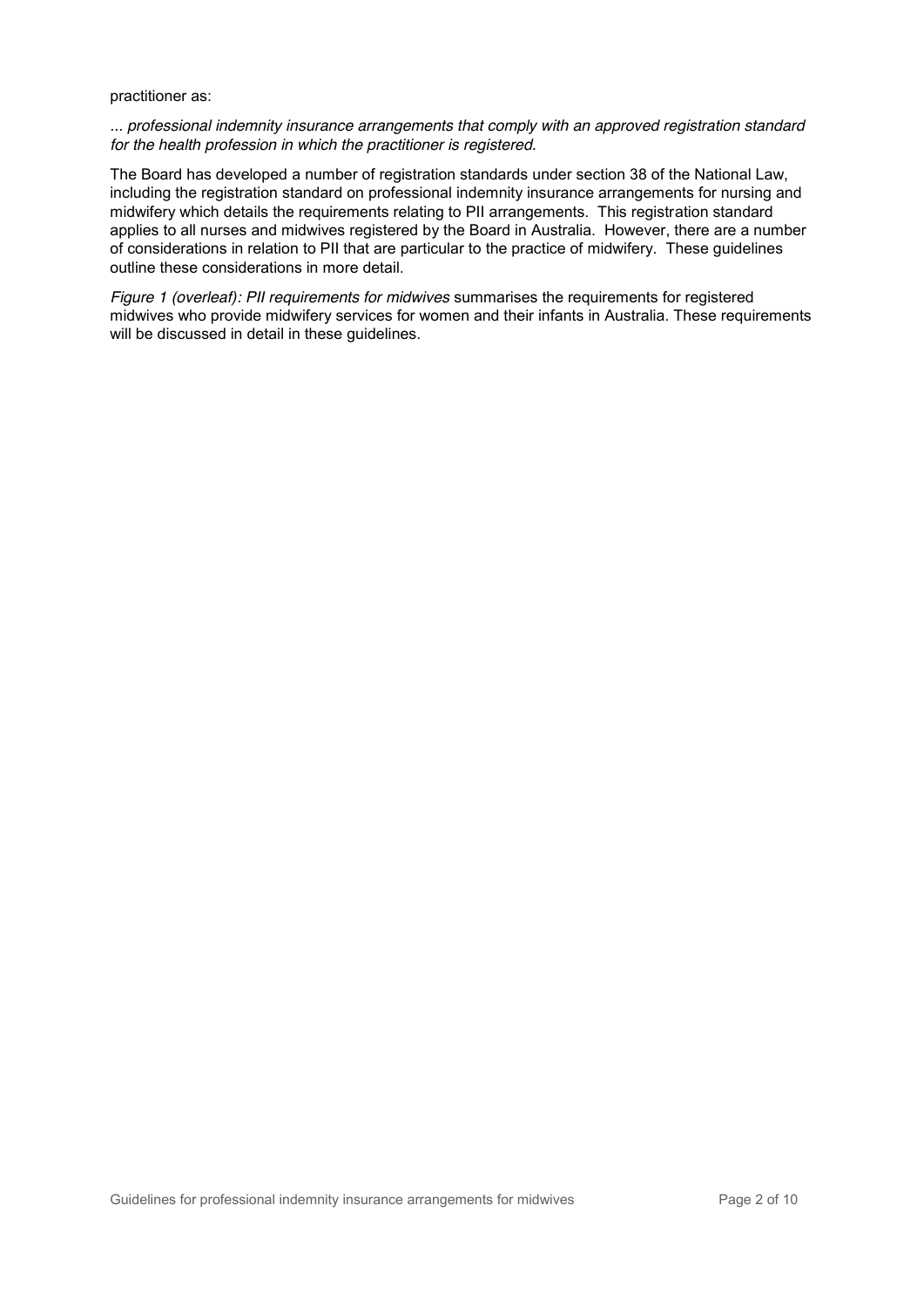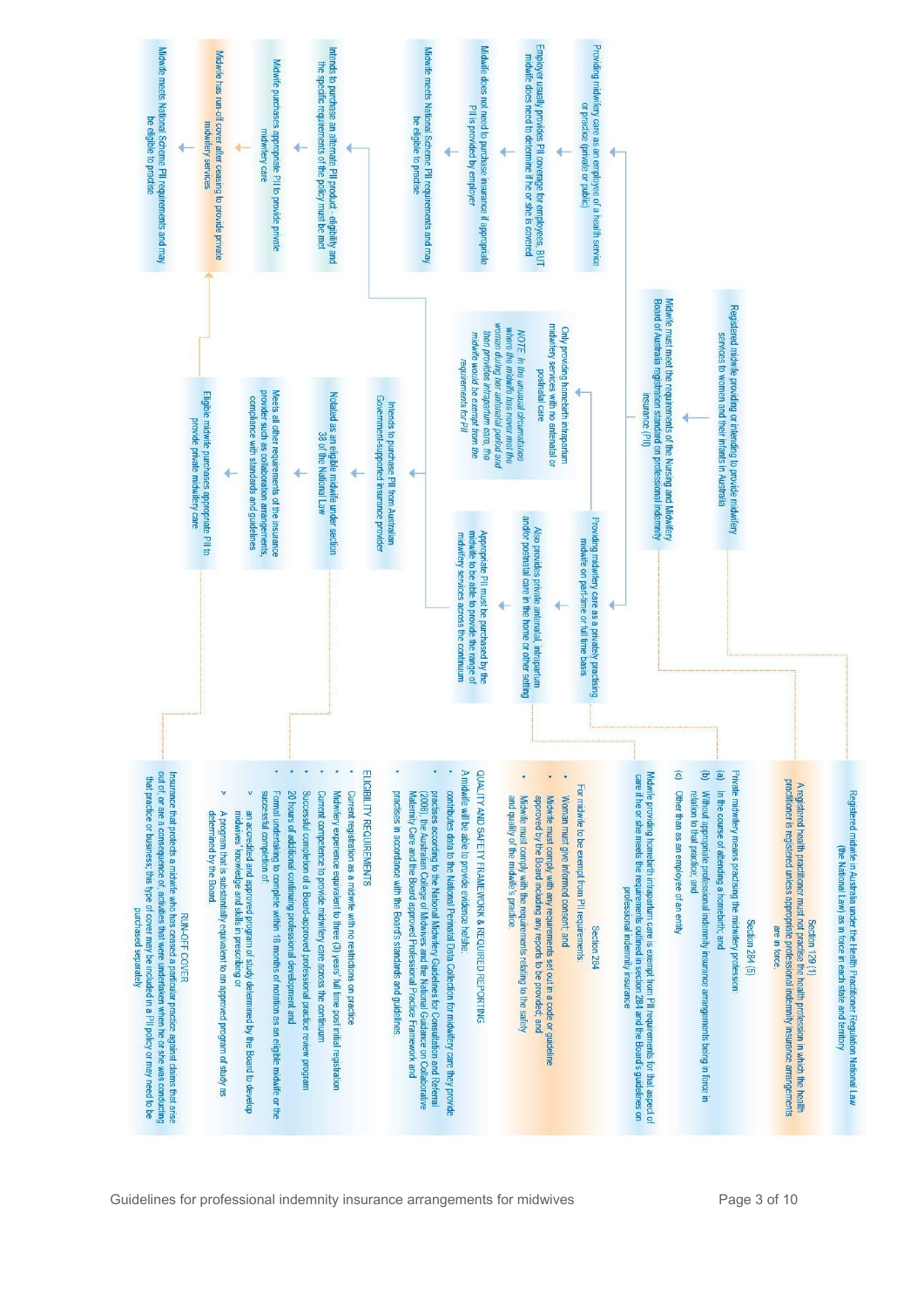#### **Professional indemnity insurance for midwives**

Professional indemnity insurance provides midwives with insurance from civil liability<sup>1</sup>. This insurance generally includes cover for legal claims for compensation and associated expenses arising from the practice of midwifery. The Board notes that PII arrangements, particularly those provided by employers, may not provide cover for matters of a disciplinary character, which do not usually lead to awards of compensation to patients, clients or other persons who have suffered detriment as a result of a practitioner's action. These matters may involve costs for individual practitioners. The Board does not require practitioners to have insurance cover for matters which do not involve potential of compensation against a practitioner. Examples are unlawful, unauthorised, regulatory or disciplinary matters including breaches of professional codes or ethics. However, the Board recommends that practitioners consider whether they have this cover as part of their PII arrangements, whether as an individual or provided by an employer and if not, whether they wish to obtain it.

For a period of time between 2001 and 2010, insurers did not offer PII to midwives in private practice. Government-subsidised and other insurance products are now available to midwives working in private practice. However, this insurance does not cover the birth of babies in the home. From 1 July 2010, under the National Law, this aspect of midwifery care has an exemption from the requirement for midwives to hold PII for homebirths. Midwives must, however, demonstrate they meet a set of specified requirements contained in these guidelines. Notwithstanding this exemption, midwives in private practice must have insurance for providing antenatal and postnatal services, regardless of the birth setting.

PII arrangements that midwives should consider include:

- civil liability cover
- unlimited retroactive cover, and
- run-off cover.

#### **Australian Government-supported insurance scheme**

From 1 July 2010, privately-practising midwives have access to Australian Government-supported PII and can purchase insurance from Medical Insurance Group Australia (MIGA).

The Government-supported insurance will not cover the planned delivery of babies in the home. The Government-sponsored insurance provider has a number of specific requirements that midwives must meet to qualify for the insurance cover.<sup>2</sup>

#### **Exemption for intrapartum care during homebirth**

There is currently no insurance company providing PII cover for midwives in private practice providing intrapartum midwifery care for women wishing to have a homebirth. Under section 284 of the National Law, there is exemption from this requirement for midwives working in private practice who provide intrapartum services for women planning to have homebirths.

This exemption is strictly limited to the provision of private intrapartum care provided in a homebirth setting. Midwives working in private practice will still require appropriate insurance to provide antenatal and postnatal care to women in their care, regardless of the planned location of the birth. The exemption is only available if midwives meet the requirements set out in section 284 of the National Law. These are discussed in more detail in these guidelines.

Section 284(2) of the National Law provides that midwives who are exempt under this section do not

 $\overline{a}$ 

<sup>1</sup> Liability: A person's present or prospective legal responsibility, duty, or obligation – From: Peter Butt (General Editor) (2004) Butterworths Concise Australian Legal Dictionary, 3rd edition, LexisNexis Butterworths, Chatswood (NSW).

<sup>2</sup> Available at www.miga.com.au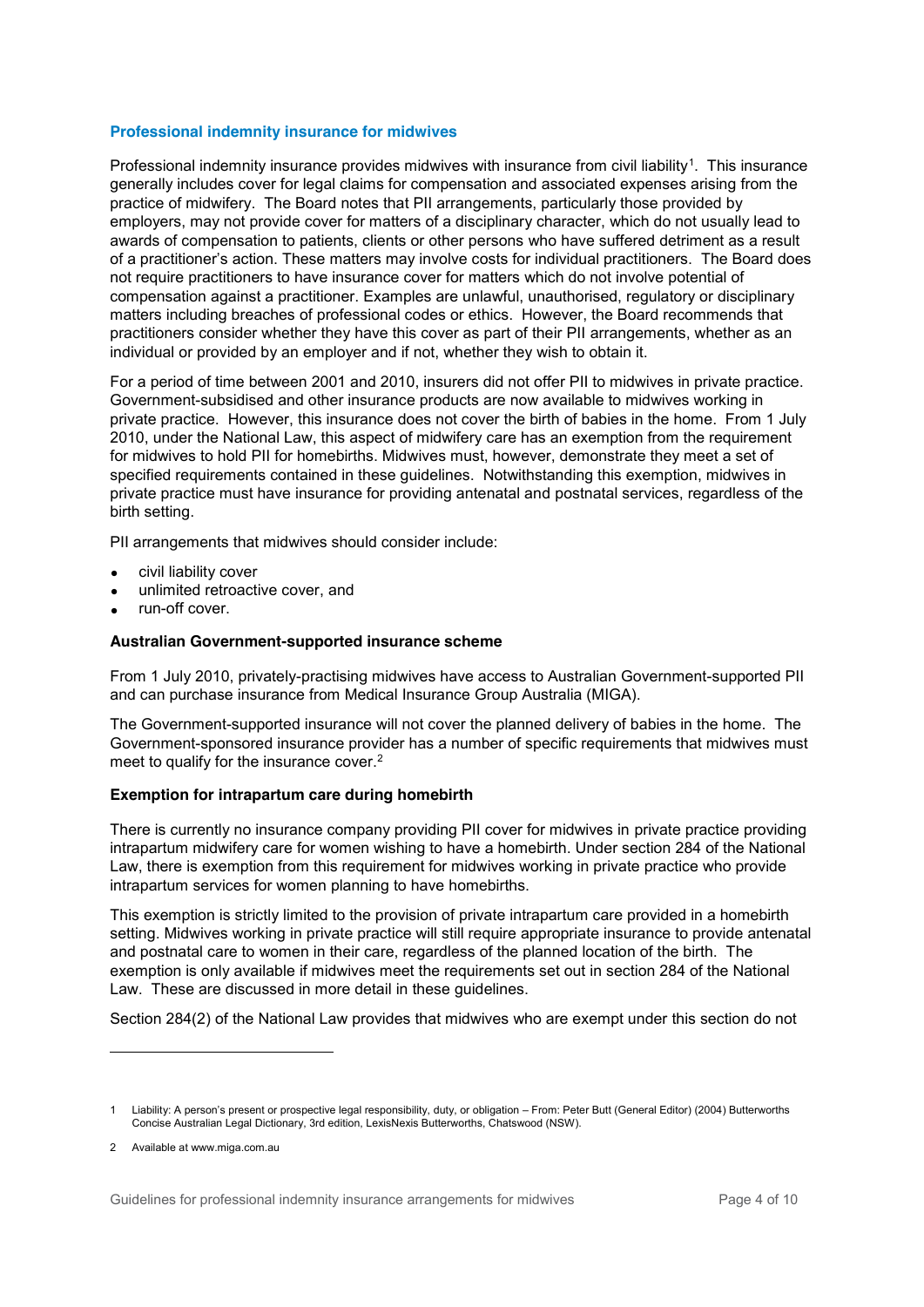have to include information in their annual statement concerning their lack of PII for intrapartum care. Under normal circumstances, midwives would be required, under subsection 109(1)(a)(iv) and (v) of the National Law as part of their application for renewal of registration, to inform the Board of their PII arrangements for this aspect of their midwifery practice.

Section 284 of the National Law is a transitional provision and this exemption will be available only from 1 July 2010 to 31 December 2016. The Board will continue to work with the Federal Department of Health and Ageing and stakeholders to establish processes for midwife insurance.

Publicly-funded homebirths, under current arrangements based in states and territories, will be able to continue. However, midwives who are working under such arrangements should ensure they are covered by their respective employer's insurance arrangements.

### Scope of the insurance required

The Board has described the PII arrangements required in the registration standard on PII as

*Arrangements, that secure for the practitioner's professional practice, insurance against civil liability incurred by, or loss arising from, a claim that is made as a result of a negligent act, error or omission in the conduct of the practitioner. This type of insurance is available to practitioners and organisations across a range of industries and covers the cost and expenses of defending a legal claim, as well as any damages payable. Some government organisations, under policies of the owning government, are self-insured for the same range of matters.*

The Board requires that midwives, unless exempted under the National Law for home-based intrapartum care, will require PII to cover the full scope of their practice, whether they are employed in public or private health services; or in private medical practices; or self-employed and working in private midwifery practice.

The Board also recognises that midwives in different types of midwifery practice will require different levels of PII cover, according to their individual scope of practice and the risks associated with that practice.

To understand what constitutes appropriate PII arrangements for each midwife, the Board provides the following information the midwives will be required to consider:

- the practice setting and the type of midwifery services and care delivered
- the client group
- the volume of clients to whom treatment, advice, guidance or care is provided by the midwife
- the health status of the women and their infants that make up the midwife's client group
- previous history of insurance claims and the type of claim made against the midwife in the past, if any
- the professional experience of the midwife
- advice from professional indemnity insurers, professional associations and industrial organisations, including advice regarding the history and volume of professional liability claims experience by other members of the profession, provided by a relevant professional association
- advice of an insurance broker and
- the midwife's current employment status, whether:
	- $\circ$  an employee working exclusively in public or private health services, or in private medical practices
	- $\circ$  working as a sole practitioner (either on a full-time or part-time basis) working in businesses owned solely by the midwife, or in a partnership or collective; or where a midwife is employed (full-time or part-time) by a company that is owned solely by the midwife, or that is owned solely by practising midwives, where the only directors of that company are practising midwives
	- $\circ$  working for part of the time as an employee and for another part of the time as a midwife in private practice, and/or
	- $\circ$  providing midwifery services in a voluntary, subsidised or otherwise unpaid capacity.

When applying for registration or renewal of registration, midwives are required to declare that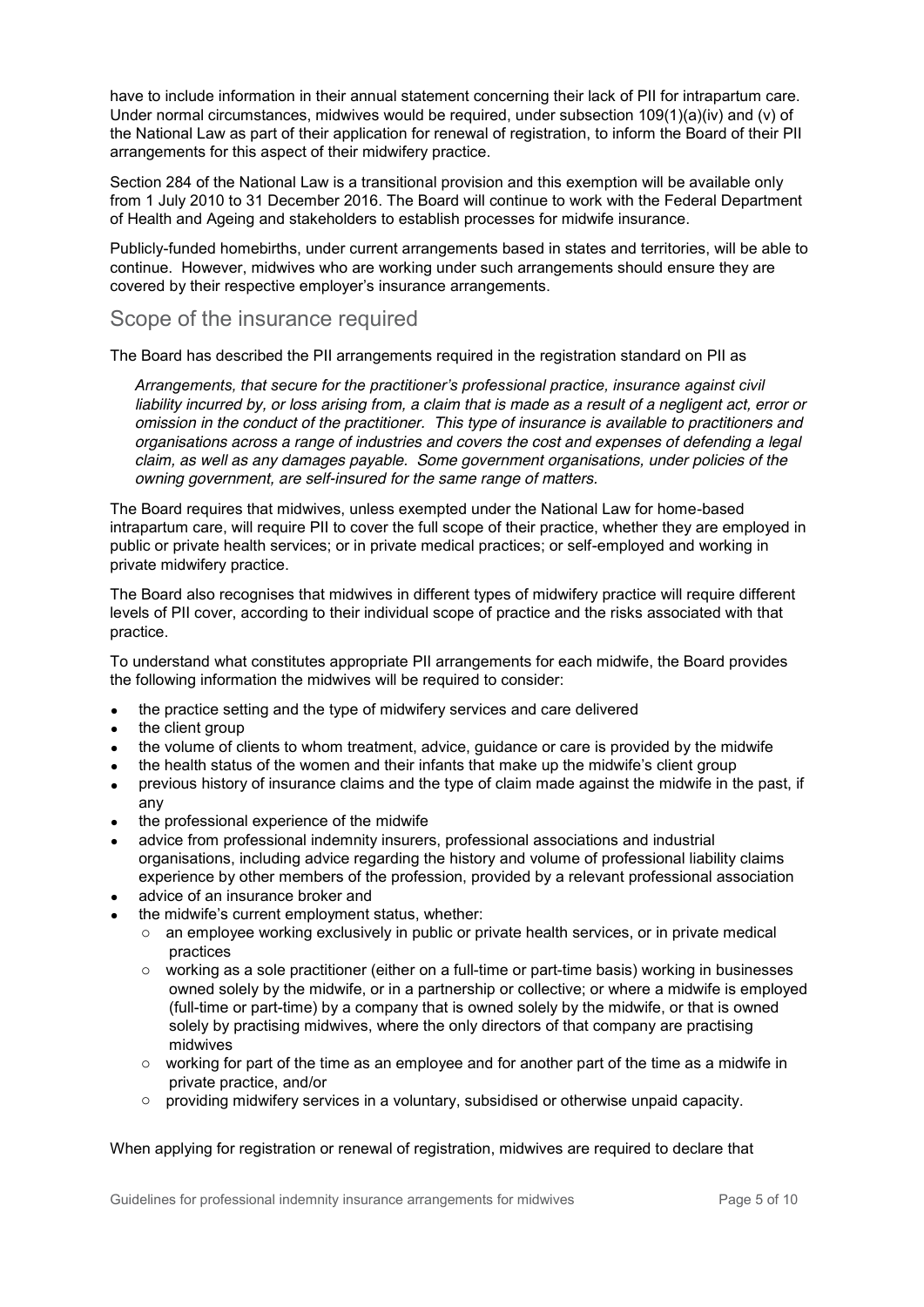appropriate PII arrangements are, or will be, in place while they practise midwifery.

#### **Run-off cover**

Midwives in private practice are also required to have run-off cover, except those midwives who are exempt under the National Law for homebirth care.

Run-off cover insures midwives for claims made in the future that relate to incidents occurring when they were practising in the past. Midwives are required by the Board to maintain run-off cover for the whole time after they have ceased to practise privately to be protected against claims that may arise in the future.

#### **Run-off cover scheme**

A midwife who ceases private practice will be eligible for the Commonwealth Run-off Cover Scheme (at no further cost) if the midwife:

- is 65 years of age or more and has retired permanently from private practice as an eligible midwife or
- has ceased practice as an eligible midwife because of permanent disability or
- is under 65 years of age and has not engaged in private practice as an eligible midwife at any time during the preceding period of three (3) years or
- has ceased practice (temporarily or permanently) as an eligible midwife because of maternity, or
- is deceased.

A midwife who ceases private practice, but is not yet eligible for the Commonwealth Run-off Cover Scheme, can purchase standard run-off cover.

### Employed midwives

The majority of midwives in Australia work as employees. In most cases, this is in public or private health services, or in private medical practices; most midwives who are employees are covered by their employers' insurance. Employed midwives are advised to check their PII arrangements with their employing organisation.

There are situations where a civil claim may be made against a midwife as an individual. This includes situations where employer-based liability cover may not apply. For example, the midwife may have acted in a way that a court would find was not within the 'course and scope of their employment'. One example would be a midwife performing an unlawful or unauthorised act such as, in the course of his or her employment, prescribing medicines for a woman and/or her infant without having endorsement as an eligible midwife for scheduled medicines. In such a case, the employer's insurance may not accept liability for the midwife's act, should any formal investigation or legal action ensue.

#### **Employed midwives also working in private practice**

Some midwives may provide midwifery care to women and their infants while employed in public or private health services, or in private medical practices; they may also conduct part of their practice in private midwifery practice where their employer's indemnity insurance would cover their practice.

This may arise in a formal business arrangement where midwives (generally with the knowledge and agreement of their employers) have established a private midwifery practice, but also work as an employee in public or private health services, or in private medical practices. Midwives working in private practice and working as an employee must have their own PII in place to cover the midwifery services they provide for their private clients.

Situations also arise where midwives, as well as being employed in public or private health services,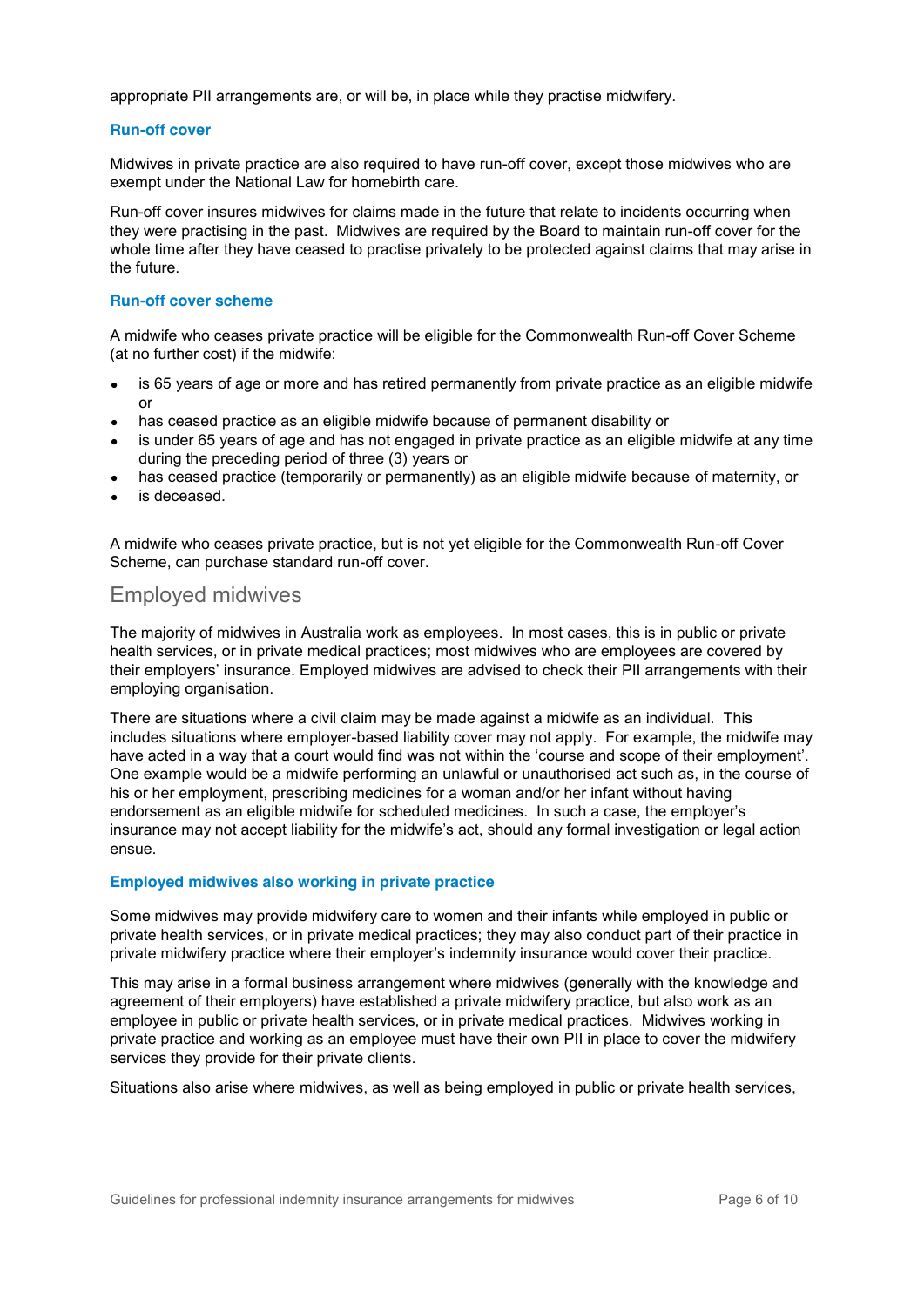or in private medical practices, also provide volunteer midwifery services or subsidised services for charitable, aid or welfare organisations in Australia; and in some cases, for individual women in their local communities3.

In each of these situations midwives will be working in a professional capacity using their skills, knowledge, judgement and experience as midwives and will require PII. In some cases, the charitable or welfare organisations may have purchased PII for professionals working with them but this is not always the case and midwives may have to purchase their own insurance. Whatever the situation, it is the responsibility of each individual midwife to make the necessary enquiries and ensure the appropriate PII arrangements are in force.

### Midwives in private midwifery practice

Private midwifery practice is where a midwife is working as a sole practitioner (either on a full-time or part-time basis) in a business owned solely by the midwife, or in a partnership or collective; or where a midwife is employed (full-time or part-time) by a company that is owned solely by the midwife, or that is owned solely by practising midwives, where the only directors of that company are practising midwives.

Midwives may also be deemed to be working in a private capacity when they provide midwifery services in a voluntary capacity as an individual or as part of a program run by a welfare, aid or charitable organisation where the organisation is not formally an employer and does not have PII for persons working with them as volunteers.

In all the above situations, midwives are responsible for purchasing the appropriate PII to cover the scope of their midwifery practice. In circumstances where the midwife has never met the woman during her antenatal period and subsequently provides intrapartum care, the midwife would be exempt from the requirements for PII as outlined in section 284 of the National Law. However, the Board would see this as being an exceptional circumstance and would require evidence to substantiate this situation.

In situations when a woman is receiving care from a midwife in private practice and requires admission to a health service as a public patient, the current PII arrangements for the privatelypractising midwife cease.

Unless the midwife has specific arrangements with the admitting health service, including appropriate PII arrangements to provide midwifery services in the health facility, she or he should not provide midwifery services as she or he will not have PII cover and will be in breach of the Board's registration standard on PII arrangements, as detailed in the NMBA Position Statement 'The role of the registered midwife in private practice when the woman is admitted to a health service as a public patient' www.nursingandmidwiferyboard.gov.au.

The registration standard on PII arrangements requires midwives who hold insurance cover in their own name to retain documentary evidence of their insurance and to provide it to the Board on request. Self-employed midwives must provide full disclosure of their level of PII to women who are their clients.

Guidelines for professional indemnity insurance arrangements for midwives Page 7 of 10

 $\overline{a}$ 

<sup>3</sup> Conduct Statement 8 of the Code of Professional Conduct for Midwives in Australia requires that 'Midwives promote and preserve the trust and privilege inherent in the relationship between midwives and each women and her infant(s)' and several of the explanatory statements under that Statement clearly contemplate the nature of the relationship where a midwife may provide care to friends and family, and that they will continue to have professional responsibilities, whatever the relationship:

<sup>8.5.</sup> Midwives fulfil roles outside the professional role, including those as family members, friends and community members. Midwives are aware that dual relationships may compromise midwifery care outcomes and always conduct professional relationships with the primary intent of benefit for the woman and her infant(s). Midwives [should] take care when giving professional advice to a woman, her partner or another person with whom they have a dual relationship (eg a family member or friend) and advise them to seek independent advice due to the existence of actual or potential conflicts of interest.

<sup>8.7.</sup> Midwives should not be required to provide midwifery care to a woman with whom they have a pre-existing non-professional relationship. Reassignment of the woman to other midwives for care should be sought where appropriate. (Australian Nursing and Midwifery Council (2008) Code of Professional Conduct for Midwives in Australia) available at www.nursingmidwiferyboard.gov.au/en/Codes-and-Guidelines aspx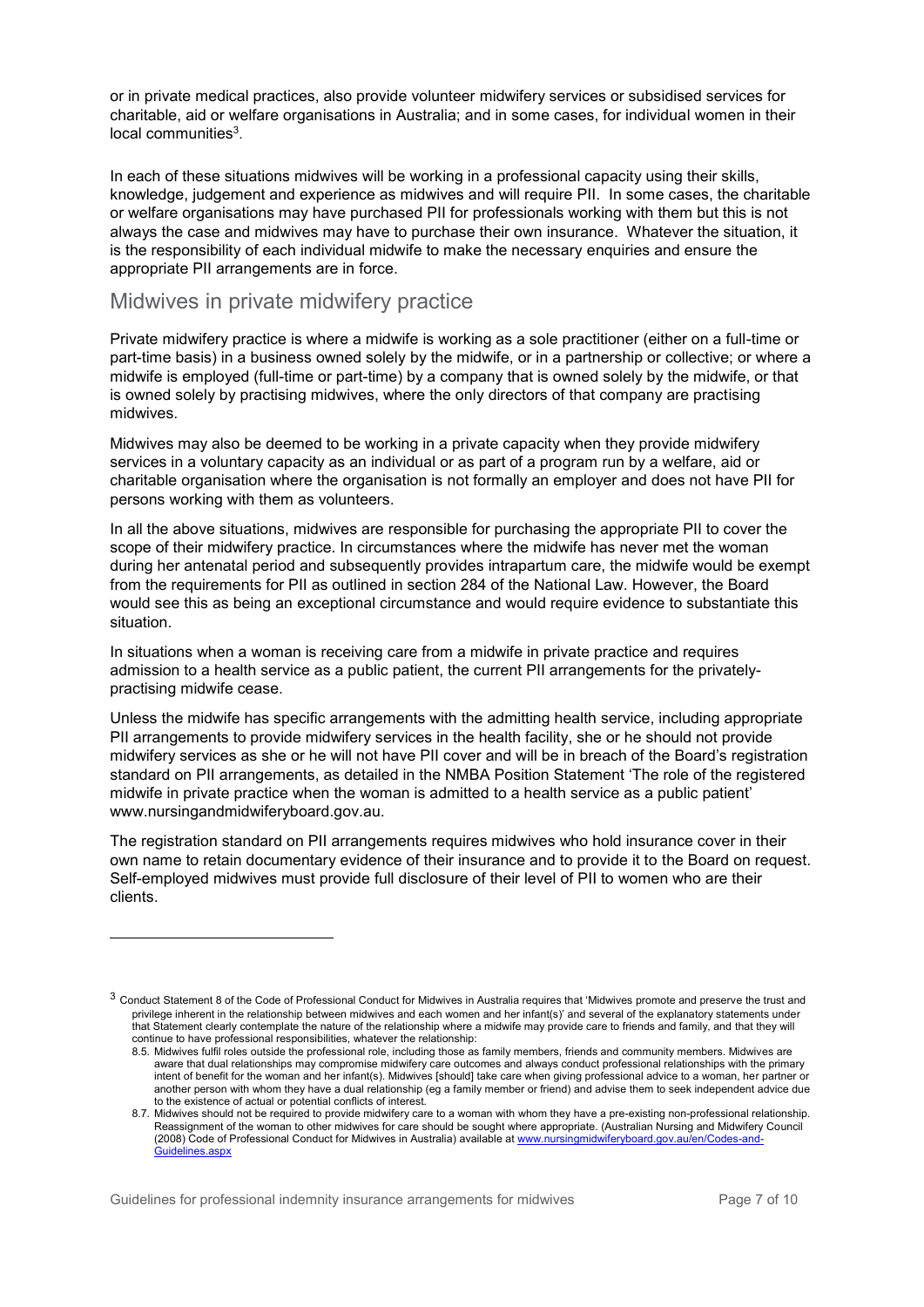As noted previously, midwives working in private practice are also required to have run-off cover, except those midwives who are exempt under the National Law for homebirth care. This applies to midwives who work exclusively in private practice and those who may work in private practice for part of their working time and in an employed capacity at other times.

## Requirements for exemption of midwives under section 284 of the National Law

Section 284 of the National Law outlines a number of requirements making it possible for midwives in private practice to be able to provide intrapartum care at a homebirth for women and their infants without having PII cover that is required for all other aspects of midwifery care across antenatal care and postnatal care.

The relevant provisions of the National Law and the Board's requirements are:

*Section 284(1)(b) informed consent has been given by the woman in relation to whom the midwife is practising private midwifery*

Informed consent must be given by the woman who is the client of the midwife who is in private practice. *Informed consent* is defined specifically as written consent given by a woman after she has been given a written statement by a midwife that includes:

- a statement that appropriate PII arrangements will not be in force in relation to the midwife's practice of private midwifery in attending a homebirth, and
- any other information required by the Board.

Section 284(c) states *the midwife complies with any requirements set out in a code or guideline approved by the National Board under section 39 about the practise of private midwifery, including—*

*(i) any requirement in a code or guideline about reports to be provided by midwives practising private midwifery;*

The Board requires that all midwives practise according to the following:

- x *Code of Professional Conduct for Midwives in Australia*
- x *Code of Ethics for Midwives in Australia and the*
- x *National Competency Standards for the Midwife.*

These documents are approved by the Board under section 39 of the National Law and provide guidance on professional standards expected of a midwife, regardless of his or her place of practice. Each of the Board-approved codes, standards and guidelines is fundamental to the safety and quality framework for professional midwifery practice and the Board requires that all midwives practise in accordance with these standards, codes and guidelines, regardless of their practice context. These codes, standards and guidelines can be found on the Board's website at www.nursingmidwiferyboard.gov.au.

#### **Requirements for reports to be provided by midwives in private practice**

Under these guidelines, the Board requires a midwife in private practice to contribute the required data to the National Perinatal Statistics Unit (NPSU) for national perinatal data collection. Midwives are required to provide evidence of contribution to the data set, if required on audit, to the Board.

#### *Section 284 (1)( c ( ii) Requirements relating to safety and quality in the private practice of midwifery*

The Board requires midwives in private practice to meet the requirements detailed in these guidelines with regard to safety and quality for the PII exemption.

The principles articulated in Primary Maternity Services in Australia - a Framework for Implementation underpin the provision of primary maternity care in Australia and provide the basis for the Board's safety and quality requirements in relation to midwives seeking the exemption under section 284. These are: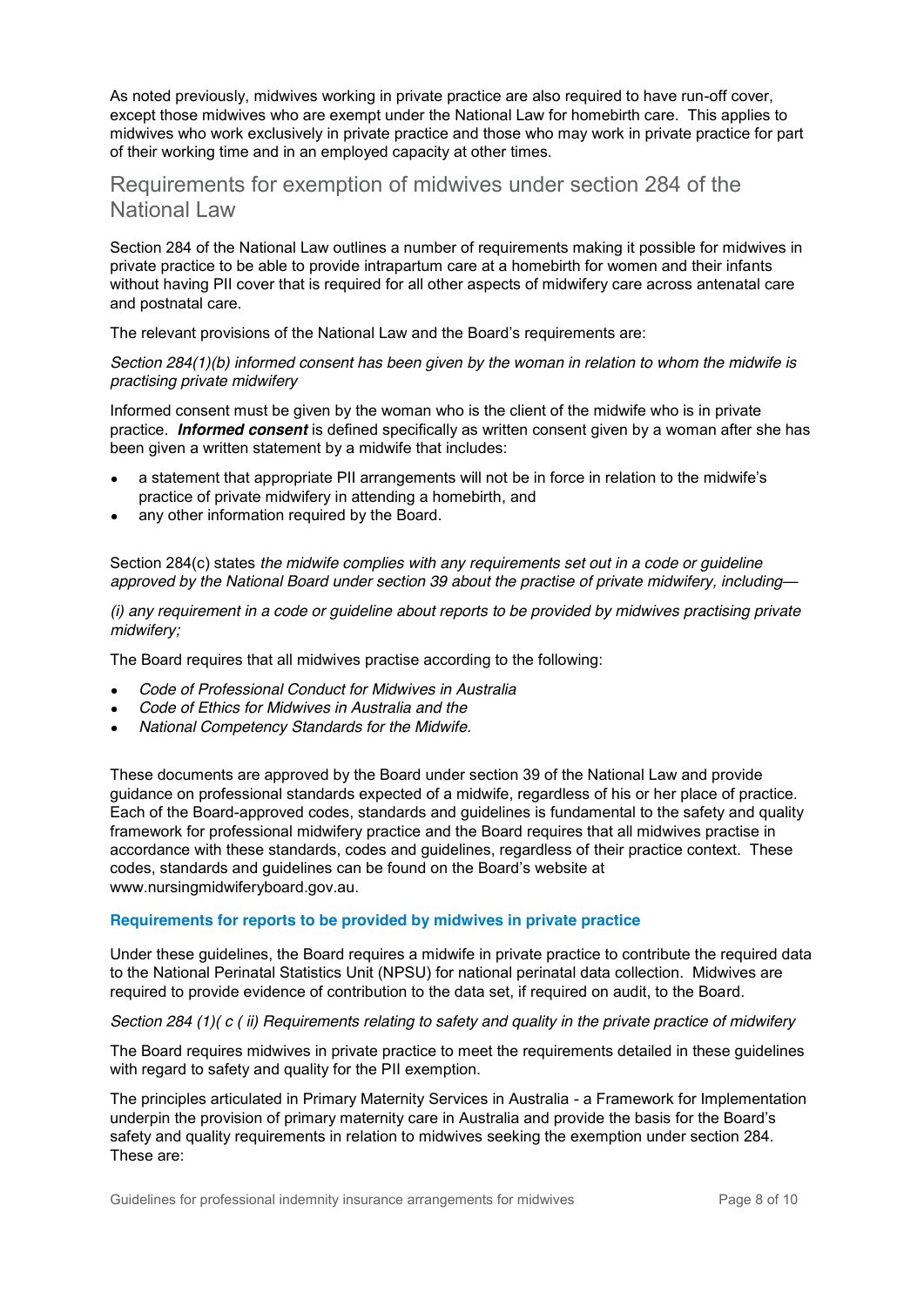- x ensuring services enable women to make informed and timely choices regarding their maternity care and to feel in control of their birthing experience
- x ensuring that maternity services and care are provided in a culturally-appropriate and responsive manner according to the individual needs of each woman
- maximising the potential of specific knowledge, skills and attributes of midwives, obstetricians, general practitioners and, where appropriate, other health professionals such as paediatricians and Aboriginal and Torres Strait Islander health workers, to provide a collaborative, coordinated multidisciplinary approach to maternity service delivery
- x offering continuity of care and, wherever possible, continuity of carer as key elements of quality care
- x ensuring that maternity services are of a high quality, safe, sustainable and provided within an environment of evidence-based best practice care
- ensuring continued access to best practice maternity services and care at the local level, while recognising that the benefits of local access must be considered within a quality and safety framework
- x providing the right balance between primary level care and access to appropriate levels of medical expertise as required clinically, and
- x working to reduce the health inequalities faced by Aboriginal and Torres Strait Islander mothers and babies and other disadvantaged populations<sup>4</sup>.

The Australian College of Midwives' (ACM) *National Midwifery Guidelines for Consultation and Referral<sup>5</sup>* , the Board-endorsed ACM *Position Statement on Homebirth<sup>6</sup>* and the principles and practices outlined in the National Health and Medical Research Council (NHMRC) *National Guidance on Collaborative Maternity Care<sup>7</sup>* provide consistent and important professional guidance for midwives working in all areas of midwifery practice and further articulate key aspects of safe, high-quality midwifery practice.

For the PII exemption to apply, the Board requires that midwives are able to demonstrate they practise according to the requirements set out in the *National Midwifery Guidelines for Consultation and Referral* and the *National Guidance on Collaborative Maternity Care*.

Midwives are obliged to demonstrate they:

- have appropriate collaborative arrangements with a medical practitioner or private hospital or a care plan communicated to a public hospital providing maternity services and
- x keep comprehensive documentation of:

 $\overline{a}$ 

- o informed consent, including advice provided on risks, the midwife's scope of practice and care, escalation processes and collaboration arrangements and
- $\circ$  all aspects of midwifery care planning, clinical risk assessment, care provided and advice given, and
- $\circ$  have obtained opinions from other maternity care professionals, including those when a woman chooses not to follow clinical advice concerning interventions or transfer.

Guidelines for professional indemnity insurance arrangements for midwives Page 9 of 10

<sup>4</sup> Australian Health Ministers' Advisory Council (2008) Primary Maternity Services in Australia - a Framework for Implementation at www.ahmac.gov.au.

<sup>5</sup> Australian College of Midwives Inc (2008) National Midwifery Guidelines for Consultation and Referral, at www.midwives.org.au

 $6$  Board-endorsed ACM Position Statement on Homebirth www.nursingandmideiferyboard.gov.au

<sup>7</sup> National Health and Medical Research Council (2010) National Guidance on Collaborative Maternity Care at www.nhmrc.gov.au